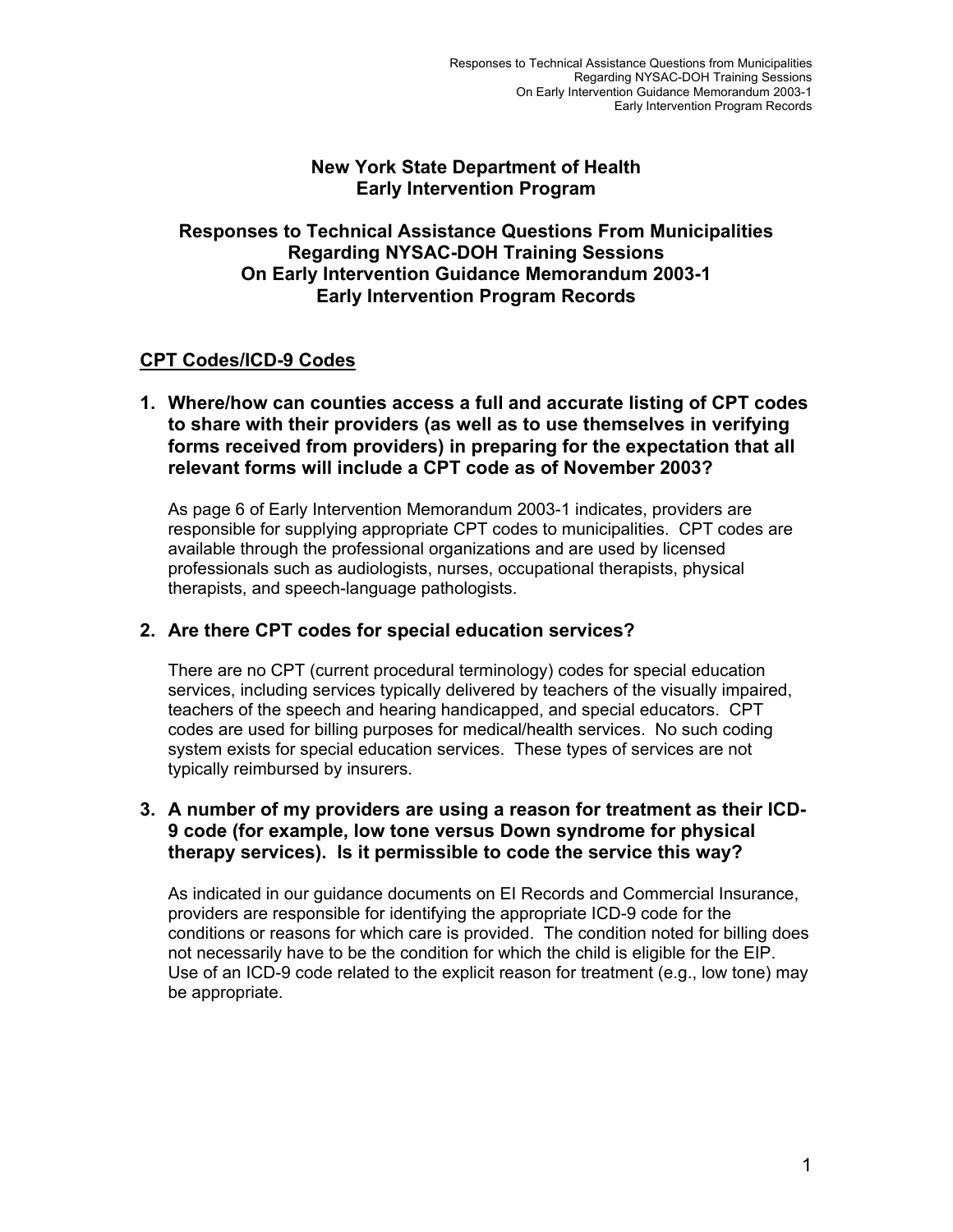# **Prescriptions**

**4. Must the provider have an individual original prescription for the service he/she provides or would a copy of a script/form including multiple services, signed by the child's health care provider, suffice?** 

As stated in the Guidance Memorandum on Early Intervention Program Records, individual early intervention providers must maintain and retain records in accordance with the laws and regulations that apply to their profession. All professionals must be aware of the record/documentation standards that apply to their professions. If the practice act that applies to the profession with which a provider is affiliated allows the provider to maintain a copy rather than an original prescription/order, of a prescription, such practice would be permissible under requirements for the Medicaid Program, provided that *either* the municipality or the provider can produce the original prescription for audit purposes. Therefore, municipalities may use a form for multiple services included in a child's IFSP (e.g., physical therapy, occupational therapy, speech-language therapy), signed by the health care provider, and provide copies of this type of prescription or order to all providers involved in service delivery to the child *as long as such a practice is acceptable to all professionals involved in service delivery*. Under such circumstances, it is not necessary for municipalities and all providers to have original prescriptions/orders, as long as the original prescription/order is retrievable for audit/quality assurance purposes. In the event that the county maintains the original script/order, the provider should have a copy of the script/order in the child's file.

## **5. How specific does the script need to be in terms of the time period and frequency of the service (e.g., can the script say "as needed")?**

In general, the script must be consistent with the time period and frequency of early intervention service delivery and should not contradict the frequency and time period designated for the service. If a physician prescribes a service (for example, physical therapy, occupational therapy, etc.) on a specific date subsequent to an IFSP meeting and agreement on the plan, and the script says "on an as-needed basis," but does not give a specific time frame or frequency, this is sufficient to cover the current IFSP. Under such circumstances, a new prescription should be obtained when services in the IFSP are amended. A new prescription is not necessary for the six-month review of the IFSP, as long as the frequency and duration of the specific service has not been amended.

#### **6. Can the physician's script have a general statement to cover all services? (For example, "this script is to cover all Early Intervention Program services in the IFSP for a period of three months.") The script would not be specific to any one service such as physical therapy or occupational therapy, but would allow anything.**

No. A script with a general statement "to cover all services" may not be used under the EIP. This would not meet the minimum requirements for professionals to provide services to the child and family. As footnote 13 of Early Intervention Program Guidance Memorandum 2003-01 indicates, physical therapy services require a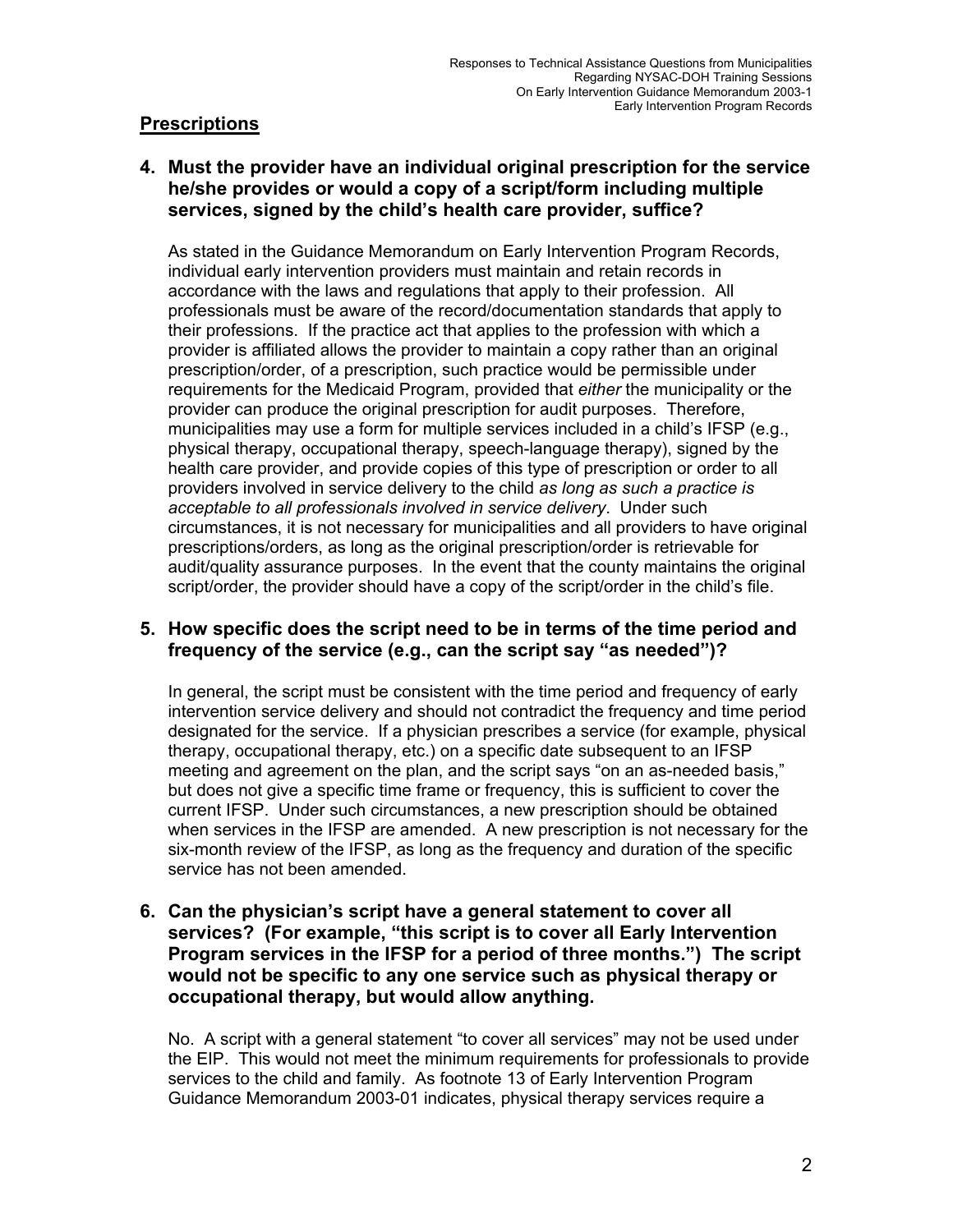written order from a physician, physician's assistant, or nurse practitioner; occupational therapy services require a written order from a physician or nurse practitioner. The use of a prescription with a "general statement" as described above does not meet minimum standards for these practitioners and is not permissible under the EIP.

## **Session Notes**

#### **7. If session notes are written after a date a child was seen, is there any suggested timeframe for how delinquent these notes can be by a provider and still be considered meeting standards?**

The Medicaid Program requires providers to maintain contemporaneous records that demonstrate the provider's right to receive payment under the Medicaid Program. This requirement applies to session notes.

## **8. What type of notes should be kept for family support groups? Are progress notes necessary?**

As with any other early intervention service, session notes, reflecting what took place in each session, and progress notes, summarizing progress toward goals included in the Individualized Family Service Plan, should be maintained related to this service.

#### **9. Must providers keep daily session notes for groups (e.g., for children receiving group developmental services)?**

Yes. As page 7 of the Early Intervention Records guidance memorandum indicates, session notes must be completed by all qualified personnel delivering the early intervention services authorized in a family's IFSP for *each service delivered*. See response to question # 8 above, also.

## **10. What documentation is necessary in the child's record (e.g., service coordination logs, session notes) for billing/audit purposes relative to time spent on an activity?**

The record must indicate either the length of time spent on an activity or session, or the actual time spent during which the activity was completed or service was provided (e.g., "eight minutes on the telephone with a parent" or "telephone call with a parent from 9:05 to 9:13 AM"; or "speech language pathology services, forty-five minutes" or "speech language pathology services – "9:00 AM – 9:45 AM"). In addition, as discussed in the Guidance Memorandum on Early Intervention Program Records, the date on which the activity was completed or service provided must be documented.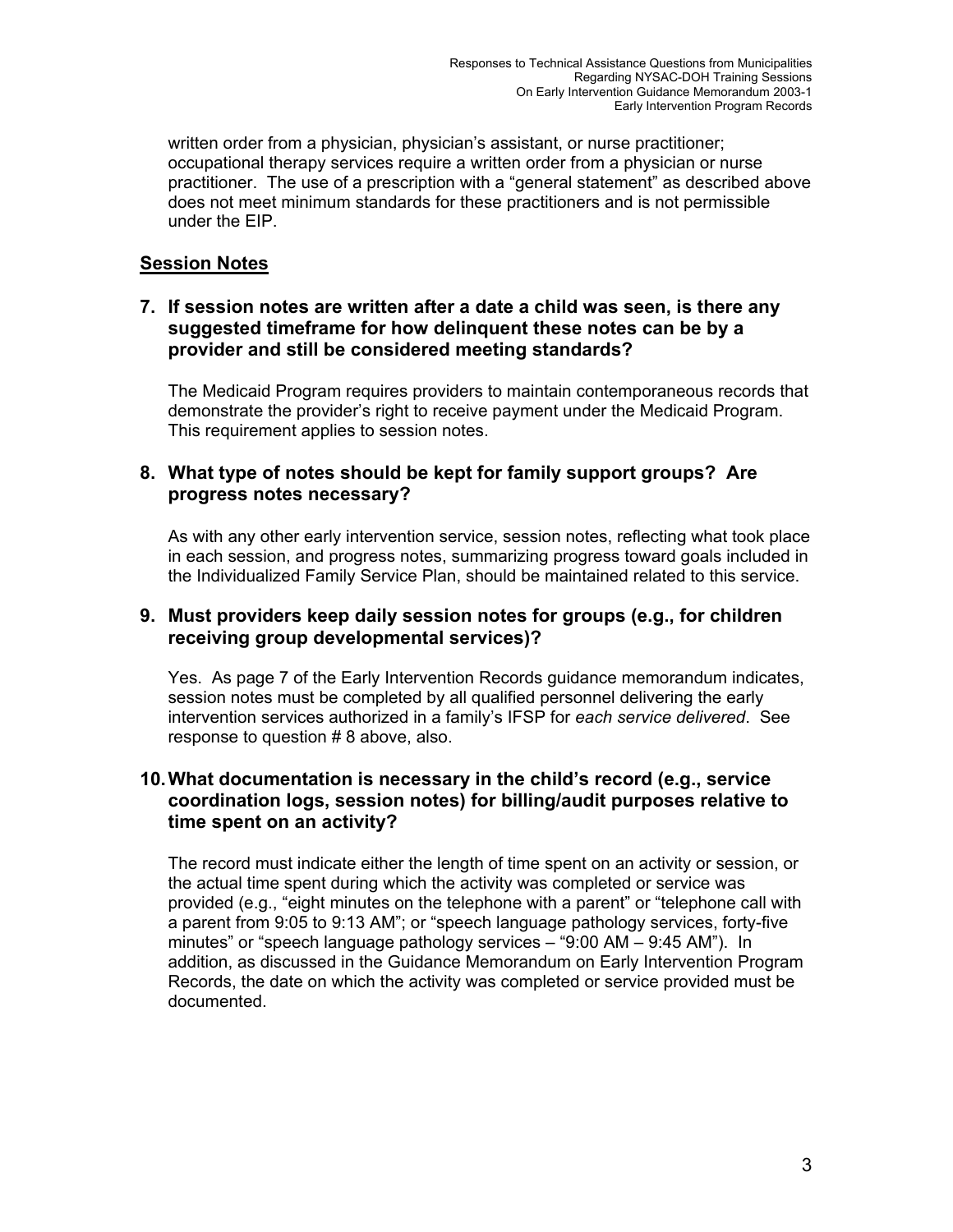# **Signatures, Signature Stamps, Electronic Signatures, Signatory**

#### **11. Does each note in an EI record have to be dated, signed and show title/credentials or can a page of notes with one signature, etc. indicate this information?**

As page 7 in Early Intervention Memorandum 2003-1 indicates, *each* note must be dated, signed, and show title/credentials.

#### **12. Is the use of a stamped signature on a claim to Medicaid or third party payers acceptable?**

An individual provider or an authorized representative of the agency provider or municipality must sign claim forms that are submitted to Medicaid. Stamped signatures are unacceptable and will cause the claim to be rejected.

#### **13. Is there a legal definition of electronic signature that applies to EI provider records? How does this apply to e-mailed reports?**

The standards with respect to use of electronic records and signatures are clearly stated on page 9 of the guidance document. As long as provider record-keeping practices meet these standards, the use of electronic records and signatures is permissible. Please note, however, that e-mail is not a secure way to transmit children's records and is of concern from a confidentiality point of view. Unless there is a secure file transfer system in place between offices, providers should not be emailing reports with child identifying information.

## **14. Can an evaluation report be signed by an agency representative as opposed to the actual provider who did the evaluation? Who must sign the core evaluation report?**

The core evaluation report must be signed by each of the evaluators who provided a component of the core (multidisciplinary) evaluation. The evaluation report should include the name, title, signature, and license, certification, or registration number of the professional who directly delivered the diagnostic service. Therefore, an evaluation report cannot be signed by an agency representative instead of the actual provider/evaluator.

## **Consent/Release of Information**

**15. If a county early intervention program obtains consent to evaluate a child and then provides a copy of this consent to the evaluator, does the evaluator need to obtain another parental consent to perform the evaluation?**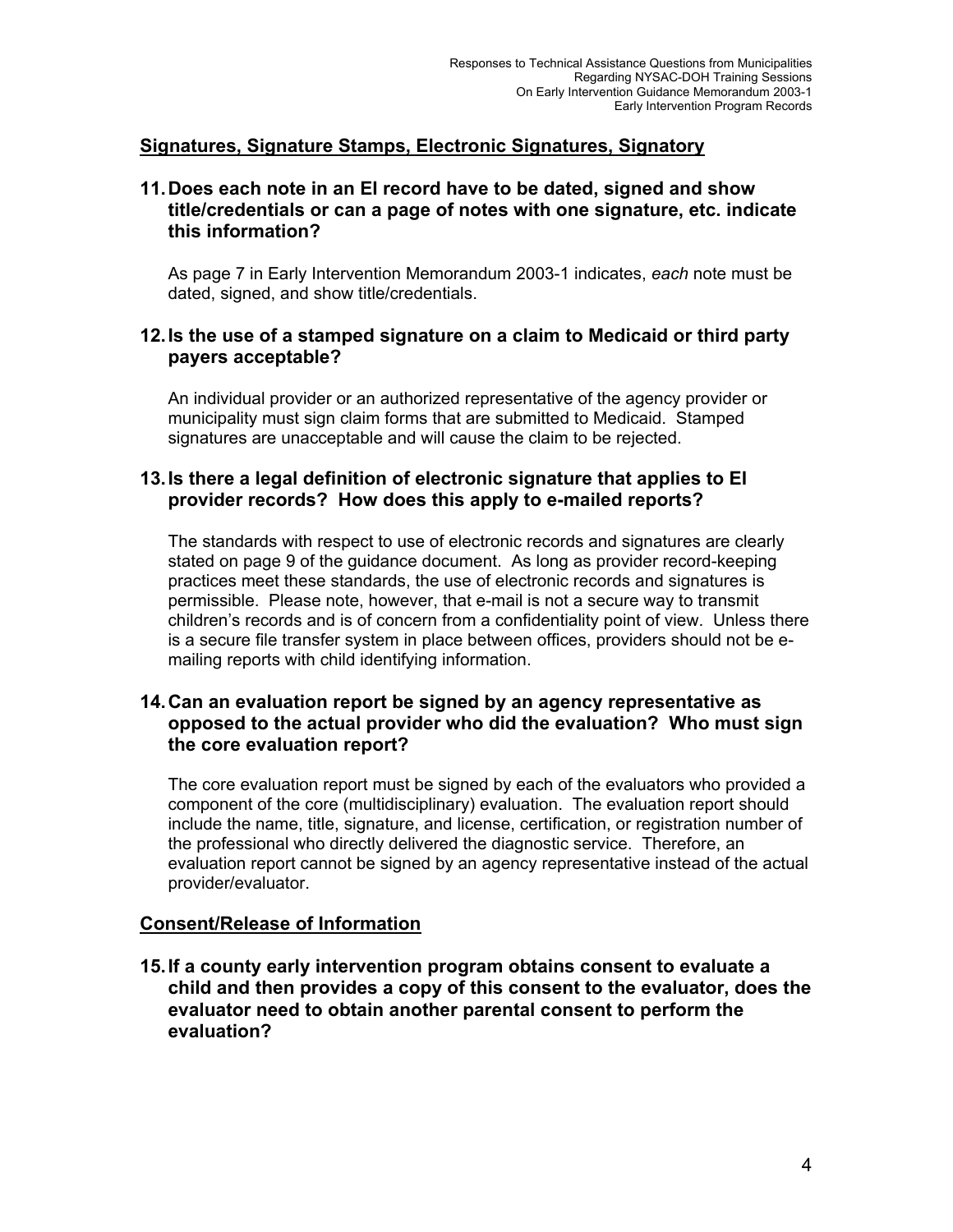Yes, Early Intervention Program regulations [(Section 69-4.8(a)(1)(ii)] specifically require the evaluator to obtain parent consent to perform the evaluation and to send evaluation reports. This regulatory requirement should not be confused with Section 69-4.17(c)(5), which states that the county is responsible for confidential exchange of information among parent, evaluators, providers, and service coordinators, which is discussed in question #16, below.

## **16. Do all providers need consent forms signed by parents if they communicate about the child outside of the typical EI service delivery format (i.e., IFSP meeting)?**

As discussed in the Guidance Document on Early Intervention Records (see pages 12-13), Early Intervention Program regulations [(69-4.17 (c)(5)] require the Early Intervention Official to provide for the confidential exchange of information among the parent, evaluators, service providers, and service coordinators providing services to a child and family. As described in the Guidance Document, Early Intervention Officials (EIOs) must have policies and procedures in place for a parent to voluntarily give written consent for release of information included in their child's early intervention record. EIOs must inform parents of the right to refuse a general release for disclosure of information; offer parents the opportunity to sign selective releases that specify by name or category those individuals to whom information may be disclosed or from whom it is sought; and, provide parents with the ability to revoke a general release at any time and include a statement to this effect on any general release forms used.

Therefore, it is the responsibility of the EIO to ensure that service providers are informed about the type of consent the parent has signed, and with whom it is permissible for the service provider to exchange information. The original consent forms should be retained by the EIO. The EIO should provide service providers with copies of parent consents for exchange of information, as appropriate, for the children to whom they are providing services.

#### **17. Is a general parent consent for release of information sufficient to allow a municipality to use the services of an employee, who has no duties or responsibilities relative to the Early Intervention Program, to perform quality reviews of Early Intervention Program child records? Would a confidentiality statement signed by the county employee suffice to allow such an individual to complete record reviews?**

No. For such an employee to access an early intervention record, a separate release signed by the parent, providing specific parental consent for the child's record to be reviewed, is necessary.

## **18. In the instance where a child's case is transferred from one county to another county, is a general release from parents sufficient to continue activity for the reconciliation of billing?**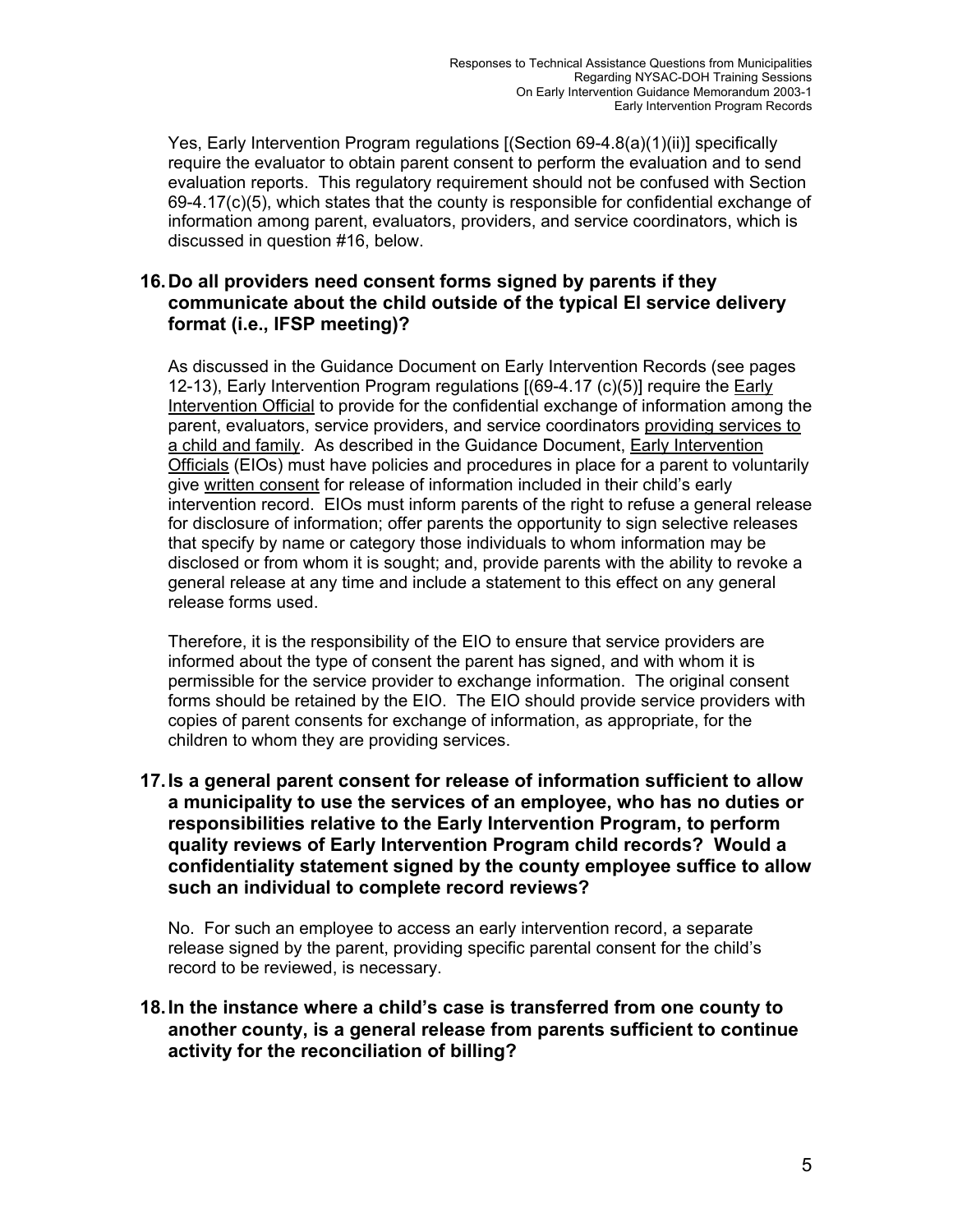Yes. A general consent (or specific consent, if the parent refuses to sign or revokes a general consent) is sufficient for this purpose, provided that the general consent extends through the period of time required to complete all billing activities.

## **19. If a record is subpoenaed, who is responsible for responding to such a subpoena?**

In general, the holder of the records should be subpoenaed for the records. If an agency is subpoenaed, the agency must provide the records that it has created, while an independent contractor should be subpoenaed individually and provide the requested records.

## **20. What is the minimum requirement for what must be shared with a parent, both in terms of clinical and administrative materials, when a parent asks for a copy of their child's records?**

As indicated on page 4 of the guidance document on Early Intervention Program Records (EI Memorandum 2003-1), Early Intervention Program regulations define "record" to mean "any information recorded in any way, maintained by an Early Intervention Official, designee, or approved evaluator, service provider, or service coordinator. A record includes "any file, evaluation, report, study, letter, telegram, minutes of meetings, memorandum, summary, interoffice or intraoffice communication, memorandum reflecting an oral conversation, a handwritten or other note, chart, graph, data sheet, film, videotape, slide, sound recording, disc, tape, and information stored in microfilm or microfiche or in computer readable form."

The parent has the right to inspect and review all records pertaining to the child and the child's family that are maintained or used for the purposes of the Early Intervention Program. This includes, as described above, "any information recorded in any way" by an Early Intervention Official, designee, or approved evaluator, service provider, or service coordinator, and therefore includes any information in a child's record, whether such information is clinical or administrative in nature. The only circumstance under which a parent does not have the right to review and inspect all information in a child's record is when a parent has been prohibited such access under State or federal law. It should be presumed that the parent has the authority to inspect or review early intervention records pertaining to his or her child unless the Early Intervention Official or early intervention service provider has been advised otherwise under applicable State law and regulations pertaining to guardianship and custody. If a record contains information on more than one child or on non-participants, only the portion of the record pertaining to the child's participation in the EIP may be accessed (see pages 13-14 of the Guidance Memorandum on Early Intervention Program records).

## **21. Is specific parent consent for release of information in a child's Early Intervention Program record necessary to provide such information to a child's case worker/case manager in the foster care system?**

Page 15 of Early Intervention Memorandum 2003-1 on Early Intervention Program Records contains information about requirements for children in foster care. Early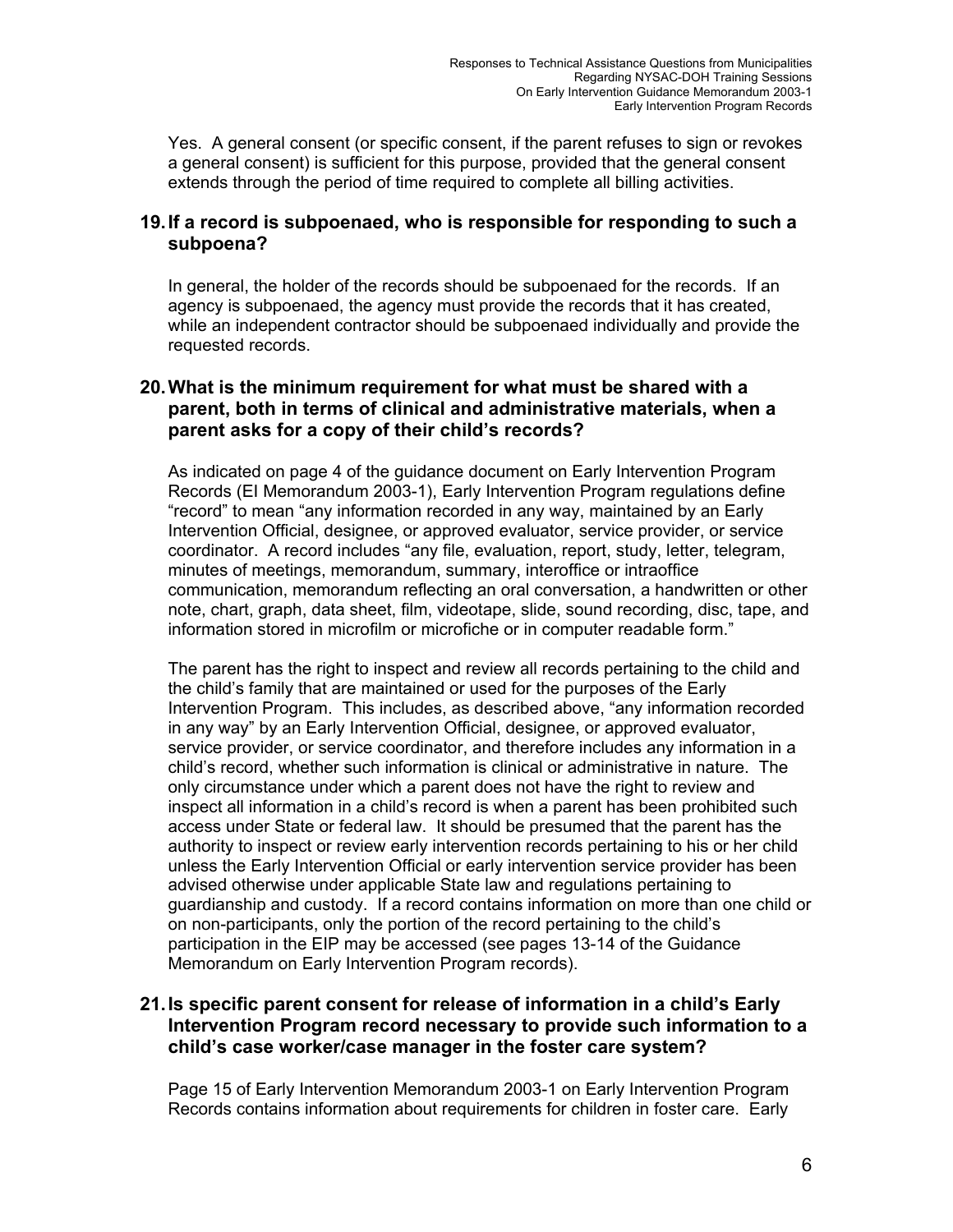Intervention Program regulations [(69-4.17(d)(2)] provide that for children in the care and custody or custody and guardianship of the local social services district, the local Commissioner of Social Services or his/her designee has the right to access the records collected, maintained, or used for the purposes of the Early Intervention Program. As long as the case worker/manager is a designee of the Commissioner who is responsible for the child, s/he can access the information in the child's early intervention record.

#### **22. What is the fee for a lawyer requesting a copy of an EI record [on behalf of parents]?**

The federal regulations at 34 CFR 300.566 provide that an agency may charge a fee for copies of records that are made for parents under this part if the fee does not effectively prevent the parents from exercising their right to inspect and review those records. It does not matter whether the person requesting the record is an attorney acting on behalf of the parent or the parent. The fee must be the same. Early Intervention Program regulations [(69-4.17(d)(4)] state that the charge for copies of records cannot exceed 10 cents per page for the first copy and 25 cents per page for additional copies. The fee must be reasonable and cannot be so high as to prevent a parent from exercising his or her right to obtain a copy of the records. The Early Intervention Program Model Contract, which has been disseminated to municipalities, contains a fee schedule on page 36 (Exhibit D) that can be utilized and is consistent with Early Intervention Program regulations.

## **Record Retention and Destruction of EI Records**

#### **23. When minor corrections are made to the EI record, such as a birth date or correction in name, what happens to the "old" paperwork? Does this get destroyed so there will be no confusion with the "new" corrected paperwork?**

All paperwork should be retained and designated as original versus corrected or amended documentation, in accordance with the requirements for early intervention record retention.

## **24. What constitutes a reasonable effort to notify parents that their child's EI record will be destroyed when the child reaches age 21?**

#### **Is it permissible to have the parents sign a statement that they are aware a record will be destroyed when their child reaches age 21?**

Counties are bound by the State Archives and Records Administration (SARA) to retain EI records until the child reaches age 21 years. It would be proper for the county to give the parents notice when the child is about to transition that the records are no longer needed to provide educational services, but SARA requires the record to be maintained until the child is 21, at which time the records may be destroyed. The county should obtain a written statement from the parent indicating that the parent received notice that the record would be destroyed on the applicable date.